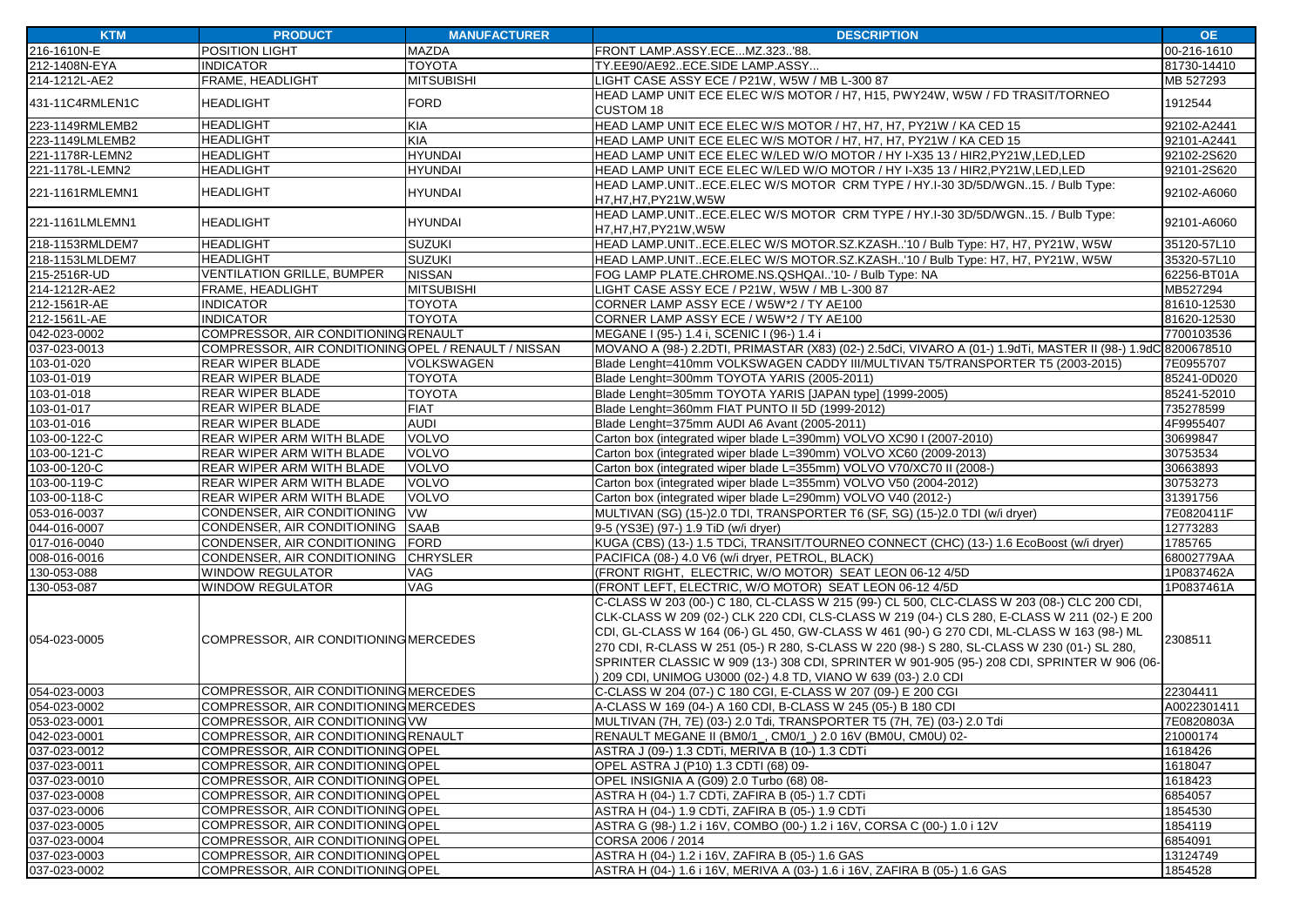| <b>KTM</b>      | <b>PRODUCT</b>                                        | <b>MANUFACTURER</b> | <b>DESCRIPTION</b>                                                                                                                                                                                                                                                                                                                                                                                                                                                                                                                                                                                                                                                                                                         | OE.           |
|-----------------|-------------------------------------------------------|---------------------|----------------------------------------------------------------------------------------------------------------------------------------------------------------------------------------------------------------------------------------------------------------------------------------------------------------------------------------------------------------------------------------------------------------------------------------------------------------------------------------------------------------------------------------------------------------------------------------------------------------------------------------------------------------------------------------------------------------------------|---------------|
| 037-023-0001    | COMPRESSOR, AIR CONDITIONING OPEL                     |                     | ASTRA G (98-) 1.4 i 16V, CORSA C (00-) 1.4 i 16V, MERIVA A (03-) 1.4 i TWINPORT, ZAFIRA A (99-)<br>1.6 GAS                                                                                                                                                                                                                                                                                                                                                                                                                                                                                                                                                                                                                 | 6854119       |
| 035-023-0002    | COMPRESSOR, AIR CONDITIONING NISSAN / RENAULT         |                     | ALMERA (N16) (00-) 1.5 dCi, QASHQAI (J10) (07-) 1.5 dCi, MEGANE I (95-) 1.4 i 16V, MEGANE II (02-)<br>1.4 i 16V                                                                                                                                                                                                                                                                                                                                                                                                                                                                                                                                                                                                            | 8200050141    |
| 035-023-0001    | COMPRESSOR, AIR CONDITIONING NISSAN / OPEL / RENAULT  |                     | INTERSTAR (X70) (02-) 1.9 dCi, PRIMASTAR (X83) (02-) 1.9 dCi, MOVANO A (98-) 1.9 DTI, VIVARO A<br>(01-) 1.9 dTi                                                                                                                                                                                                                                                                                                                                                                                                                                                                                                                                                                                                            | 93198021      |
| 017-023-0006    | COMPRESSOR, AIR CONDITIONING FORD / VOLVO / MAZDA     |                     | FOCUS C-MAX (CAP, CB3) (03-) 2.0 TDCi, FOCUS II (CAP, CB4) (04-) 2.0 TDCi, C 30 (06-) 2.0 D, S40<br>(MS) (04-) 2.0 D, MAZDA 3 (BK) (03-) 2.0 MZR CD                                                                                                                                                                                                                                                                                                                                                                                                                                                                                                                                                                        | 1036783       |
| 017-023-0002    | COMPRESSOR, AIR CONDITIONING FORD / VOLVO             |                     | FOCUS C-MAX (CAP, CB3) (03-) 1.6 i 16V, FOCUS II (CAP, CB4) (04-) 1.6 i 16V, S40 (MS) (04-) 1.6 i<br>16V, V50 (MW) (04-) 1.6 i 16V                                                                                                                                                                                                                                                                                                                                                                                                                                                                                                                                                                                         | 1678411       |
| 017-023-0001    | COMPRESSOR, AIR CONDITIONING FORD / MAZDA / VOLVO     |                     | FIESTA V (CBK) (01-) 1.6 TDCi, FOCUS C-MAX (CAP, CB3) (03-) 1.6 TDCi, FOCUS II (CAP, CB4) (04-)<br>1.6 TDCi, 3 (BK) (03-) 1.6 MZ CD, C 30 (06-) 1.6 D, C70 (05-) 2.0 D                                                                                                                                                                                                                                                                                                                                                                                                                                                                                                                                                     | 1677171       |
| 016-023-0003    | COMPRESSOR, AIR CONDITIONING FIAT                     |                     | DOBLO / PUNTO 2009                                                                                                                                                                                                                                                                                                                                                                                                                                                                                                                                                                                                                                                                                                         | 55703721      |
| 016-023-0002    | COMPRESSOR, AIR CONDITIONING FIAT                     |                     | DOBLO (152, 263) (09-) 1.4 i 16V, FIORINO (225) (08-) 1.4 GAS, PUNTO EVO (199) (09-) 1.2 i, PUNTO<br>III (199) (12-) 1.2 i                                                                                                                                                                                                                                                                                                                                                                                                                                                                                                                                                                                                 | 55194880      |
| 009-023-0001    | COMPRESSOR, AIR CONDITIONING CITROEN / PEUGEOT        |                     | BERLINGO (B9) (08-) 1.6 HDI, C3 II (A51) (09-) 1.1 i, C3 PICASSO (09-) 1.4 GAS                                                                                                                                                                                                                                                                                                                                                                                                                                                                                                                                                                                                                                             | 6453QL        |
| 004-023-0008    | COMPRESSOR, AIR CONDITIONING BMW                      |                     | E81-E82-E87-E88 (04-) 125 i, 3 E90-E91-E92-E93 (05-) 323 i, 5 E60-E61 (03-) 523 i, 6 E63-E64 (04-)<br>630 Ci                                                                                                                                                                                                                                                                                                                                                                                                                                                                                                                                                                                                               | 64509180549   |
| 004-023-0007    | COMPRESSOR, AIR CONDITIONING BMW                      |                     | 1 E81-E82-E87-E88 (04-) 135 i, 3 E90-E91-E92-E93 (05-) 335 i, Z4 E89 (09-) sDrive35i                                                                                                                                                                                                                                                                                                                                                                                                                                                                                                                                                                                                                                       | 64526956719   |
| 004-023-0003    | COMPRESSOR, AIR CONDITIONING BMW                      |                     | 3 E90-E91-E92-E93 (05-) 316 i, 1 E81-E82-E87-E88 (04-) 116 i, X1 E84 (09-) X1 18i                                                                                                                                                                                                                                                                                                                                                                                                                                                                                                                                                                                                                                          | 64529182793   |
| 004-023-0002    | COMPRESSOR, AIR CONDITIONING BMW                      |                     | 3 E90-E91-E92-E93 (05-) 318d, 1 E81-E82-E87-E88 (04-) 118 d                                                                                                                                                                                                                                                                                                                                                                                                                                                                                                                                                                                                                                                                | 64526987766   |
| 003-023-0008    | COMPRESSOR, AIR CONDITIONING AUDI                     |                     | A 4 / S 4 (B6, B7) (00-) 1.9 Tdi, A 6 / S 6 (C5) (01-) 1.9 Tdi                                                                                                                                                                                                                                                                                                                                                                                                                                                                                                                                                                                                                                                             | 8E0260805T    |
| 003-023-0007    | COMPRESSOR, AIR CONDITIONING AUDI / SEAT / SKODA / VW |                     | A 4 / S 4 (B5) (94-) 2.4 i V6, A 6 / S 6 (C4) (94-) 2.6 i V6                                                                                                                                                                                                                                                                                                                                                                                                                                                                                                                                                                                                                                                               | 4B0260805B    |
| 003-023-0006    | COMPRESSOR, AIR CONDITIONING AUDI / SEAT / SKODA / VW |                     | A 4 / S 4 (B6, B7) (00-) 2.5 Tdi, A 6 / S 6 (C5) (01-) 2.5 Tdi, A 6 ALLROAD (C5) (00-) 2.5 Tdi                                                                                                                                                                                                                                                                                                                                                                                                                                                                                                                                                                                                                             | 8E0260805C    |
| 003-023-0005    | COMPRESSOR, AIR CONDITIONING AUDI / SEAT / SKODA / VW |                     | A 4 / S 4 (B5) (94-) 2.5 Tdi, A 6 / S 6 (C5) (97-) 2.5 Tdi, A 8 / S 8 (4D) (94-) 2.5 Tdi, SUPERB I (3U) (02-)<br>2.5 Tdi, PASSAT B5 (3B2, 3B5) (96-) 2.5 Tdi                                                                                                                                                                                                                                                                                                                                                                                                                                                                                                                                                               | 4B0260805P    |
| 003-023-0003    | COMPRESSOR, AIR CONDITIONING AUDI / SEAT / SKODA / VW |                     | A 4 / S 4 (B6, B7) (00-) 1.6 i 16V, A 5 / S 5 (8T) (07-) 1.8 TFSI, A 6 / S 6 (C6) (04-) 2.0 Tdi, Q5 / SQ5 (8R)<br>(08-) 2.0 Tdi, EXEO (3R) (09-) 2.0 Tdi                                                                                                                                                                                                                                                                                                                                                                                                                                                                                                                                                                   | 8E0260805AG   |
| 003-023-0001    | COMPRESSOR, AIR CONDITIONING AUDI / SEAT / SKODA / VW |                     | A 3 / S 3 (8P) (03-) 1.2 TFSI, TT (8J) (06-) 1.8 TFSI, CORDOBA (6L) (02-) 1.2 i 12V, IBIZA III (6L) (01-)<br>1.2 i 12V, IBIZA IV (6J) (08-) 1.2 Tdi, LEON (1P1) (05-) 1.2 TSI, TOLEDO III (5P2) (04-) 1.4 TSI, FABIA I<br>(6Y) (99-) 1.0 i, FABIA II (5J) (07-) 1.2 i, OCTAVIA II (1Z) (04-) 1.2 TSI, PRAKTIK (5J) (06-) 1.2 i 12V,<br>RAPID (NH) (12-) 1.2 i 12V, SUPERB II (3T) (08-) 1.4 TSI, GOLF V (1K) (03-) 1.4 FSI, GOLF VI (5K) (08-<br>) 1.2 TSI, JETTA III (1K2) (05-) 1.4 TSI, PASSAT B6 (3C2, 3C5) (05-) 1.4 TSI, PASSAT B7 (362, 365) (10-<br>) 1.4 TSI, POLO IV (9N) (01-) 1.2 i, POLO V (6R, 6C) (09-) 1.2 i 12V, SHARAN (7N) (10-) 1.4 TSI,<br>TIGUAN (5N) (07-) 1.4 TSI, TOURAN (1T1, 1T2) (03-) 1.4 TSI | 6Q0820803D    |
| 215-11AGR-LDEM2 | <b>HEADLIGHT</b>                                      | <b>NISSAN</b>       | HEAD LAMP UNIT ECE ELEC W/LED W/O MOTOR / H11, H9, WY21W, LED / NS MCRA 17                                                                                                                                                                                                                                                                                                                                                                                                                                                                                                                                                                                                                                                 | 260105FA0A    |
| 215-11AGL-LDEM2 | <b>HEADLIGHT</b>                                      | <b>NISSAN</b>       | HEAD LAMP UNIT ECE ELEC W/LED W/O MOTOR / H11, H9, WY21W, LED / NS MCRA 17                                                                                                                                                                                                                                                                                                                                                                                                                                                                                                                                                                                                                                                 | 260605FA0A    |
| 151-1101RMLDEM2 | <b>HEADLIGHT</b>                                      | <b>RENAULT</b>      | HEAD LAMP UNIT ECE/3C ELEC W/S MOTOR W/LED / H7, H7, LED / RN KOLES 16                                                                                                                                                                                                                                                                                                                                                                                                                                                                                                                                                                                                                                                     | 260103366R    |
| 151-1101LMLDEM2 | <b>HEADLIGHT</b>                                      | <b>RENAULT</b>      | HEAD LAMP UNIT ECE/3C ELEC W/S MOTOR W/LED / H7, H7, LED / RN KOLES 16                                                                                                                                                                                                                                                                                                                                                                                                                                                                                                                                                                                                                                                     | 260607108R    |
| 442-1416R-UE    | <b>INDICATOR</b>                                      | OPEL                | SIDE LAMP UNIT ECE / WY5W / OP MOKA X 16                                                                                                                                                                                                                                                                                                                                                                                                                                                                                                                                                                                                                                                                                   | 95434685      |
| 442-1416L-UE    | <b>INDICATOR</b>                                      | <b>OPEL</b>         | SIDE LAMP UNIT ECE / WY5W / OP MOKA X 16                                                                                                                                                                                                                                                                                                                                                                                                                                                                                                                                                                                                                                                                                   | 95434684      |
| 223-1162R-LEMN2 | <b>HEADLIGHT</b>                                      | <b>KIA</b>          | HEAD LAMP UNIT ECE ELEC W/O MOTOR / HB3, PY21W, P21/5W / KA SPORTG 16                                                                                                                                                                                                                                                                                                                                                                                                                                                                                                                                                                                                                                                      | 92102-F1000   |
| 223-1162L-LEMN2 | <b>HEADLIGHT</b>                                      | <b>KIA</b>          | HEAD LAMP UNIT ECE ELEC W/O MOTOR / HB3, PY21W, P21/5W / KA SPORTG 16                                                                                                                                                                                                                                                                                                                                                                                                                                                                                                                                                                                                                                                      | 92101-F1000   |
| 215-1919L-2     | <b>COMBINATION REARLIGHT</b>                          | <b>NISSAN</b>       | NS.72084.TAIL LAMP.ASSY                                                                                                                                                                                                                                                                                                                                                                                                                                                                                                                                                                                                                                                                                                    | 26555-08W05   |
| 212-1914L-E2    | <b>COMBINATION REARLIGHT</b>                          | <b>TOYOTA</b>       | TY.RN55TAIL LAMP.ASSYECE                                                                                                                                                                                                                                                                                                                                                                                                                                                                                                                                                                                                                                                                                                   | 81560-39785   |
| 333-1194R-AS2   | <b>HEADLIGHT</b>                                      | <b>JEEP</b>         | HL.ASY HALOGENSAE.JP.GRAN CHROKE'14                                                                                                                                                                                                                                                                                                                                                                                                                                                                                                                                                                                                                                                                                        | 68110996AB    |
| 212-19AML-LD-WE | <b>COMBINATION REARLIGHT</b>                          | TOYOTA              | TAIL LAMP.ASSYECE.W/S SOCKET.TY.HILX'15 / Bulb Type: P21/5W/P21W/PY21W                                                                                                                                                                                                                                                                                                                                                                                                                                                                                                                                                                                                                                                     | 81550-0K260   |
| 773-2101N-UQ    | LICENCE PLATE LIGHT                                   | <b>VOLVO</b>        | LICENSE LAMP.UNITECE&SAE.BULB TYPE:C5W.VOLVO C-70'07-'09./S-40'04-/X-C70'07-.                                                                                                                                                                                                                                                                                                                                                                                                                                                                                                                                                                                                                                              | 31253006      |
| 446-1916R-LD2UE | <b>COMBINATION REARLIGHT</b>                          | <b>AUDI</b>         | TAIL LAMP UNIT ECE / AD A-3 10-11 / R10W, P21W, PY21W, W16W, H21W                                                                                                                                                                                                                                                                                                                                                                                                                                                                                                                                                                                                                                                          | 8P3945096B    |
| 446-1916L-LD2UE | <b>COMBINATION REARLIGHT</b>                          | <b>AUDI</b>         | TAIL LAMP UNIT ECE / AD A-3 10-11 / R10W, P21W, PY21W, W16W, H21W                                                                                                                                                                                                                                                                                                                                                                                                                                                                                                                                                                                                                                                          | 8P3945095B    |
| 431-4010R-LD-UE | REFLEX REFLECTOR                                      | <b>FORD</b>         | REFLECTOR UNIT ECE / FD FESTA 17                                                                                                                                                                                                                                                                                                                                                                                                                                                                                                                                                                                                                                                                                           | 2114048       |
| 431-4010L-LD-UE | <b>REAR FOG LIGHT</b>                                 | <b>FORD</b>         | TAIL FOG LAMP UNIT ECE / P21W / FD FESTA 17                                                                                                                                                                                                                                                                                                                                                                                                                                                                                                                                                                                                                                                                                | 2126145       |
| 340-2901R-UQ    | REFLEX REFLECTOR                                      | MERCEDES-BENZ       | REFLECTOR UNIT SAE&ECE / M-BZ G-LE CLAS C-292 15                                                                                                                                                                                                                                                                                                                                                                                                                                                                                                                                                                                                                                                                           | A1668200174   |
| 340-2901L-UQ    | REFLEX REFLECTOR                                      | MERCEDES-BENZ       | REFLECTOR UNIT SAE&ECE / M-BZ G-LE CLAS C-292 15                                                                                                                                                                                                                                                                                                                                                                                                                                                                                                                                                                                                                                                                           | A1668200074   |
| 212-1573R-AE1   | <b>INDICATOR</b>                                      | <b>TOYOTA</b>       | CORNER LAMP.ASSYECE.CRYSTAL TYPE TY.4 RUNR'92.                                                                                                                                                                                                                                                                                                                                                                                                                                                                                                                                                                                                                                                                             | 81610-35180   |
| 212-1573L-AE1   | <b>INDICATOR</b>                                      | <b>TOYOTA</b>       | CORNER LAMP.ASSYECE.CRYSTAL TYPE TY.4 RUNR'92.                                                                                                                                                                                                                                                                                                                                                                                                                                                                                                                                                                                                                                                                             | 81610-35181-4 |
| 216-1912R-E2    | <b>COMBINATION REARLIGHT</b>                          | MAZDA               | MZ.B SER P-P/U85.TAIL LAMP.ASSYECE.                                                                                                                                                                                                                                                                                                                                                                                                                                                                                                                                                                                                                                                                                        | 8BU1-51-150   |